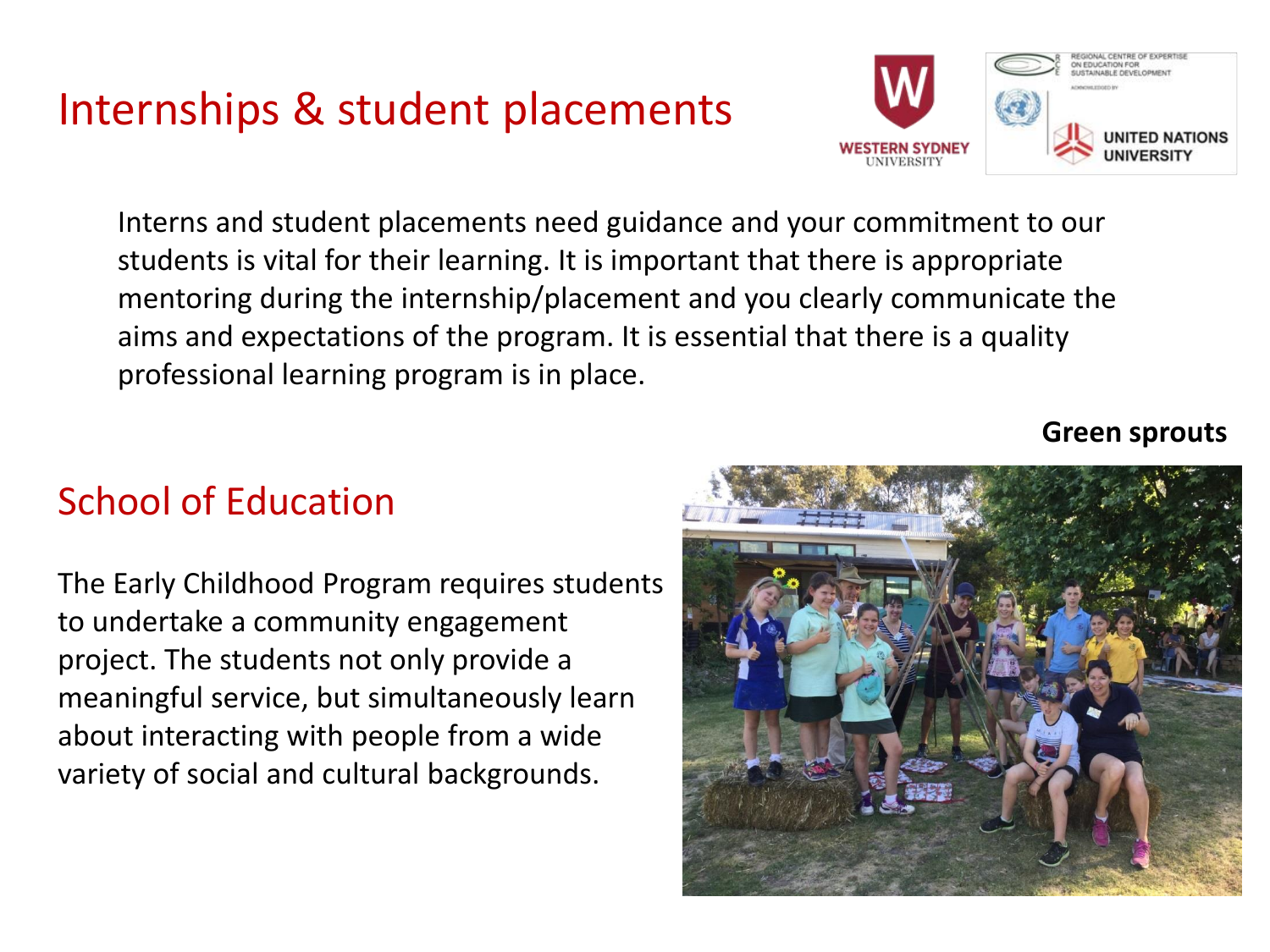

#### **School of Health & Science Bachelor of Natural Science final year Field Project**

Students in their final year of the B.Nat.Sci degree are required to undertake a 'real world' project for a professional or community client in their area of study (Animal Science, Environmental Health/Management or Sustainable Agriculture and Food Security). The students need to develop a project proposal in line with the client's needs and develop a professional student-client relationship. The students will then present their results to the client orally & written report in October.

#### **The Academy**

Academy Travel grants applications open twice a year for Academy students to apply for funding to undertaking a local or international study opportunity or conference. **The Academy's Global Leaders Program**

A University-sponsored overseas academic or leadership experience A guaranteed internship during your studies

Advanced study of global citizenship, democracy and social change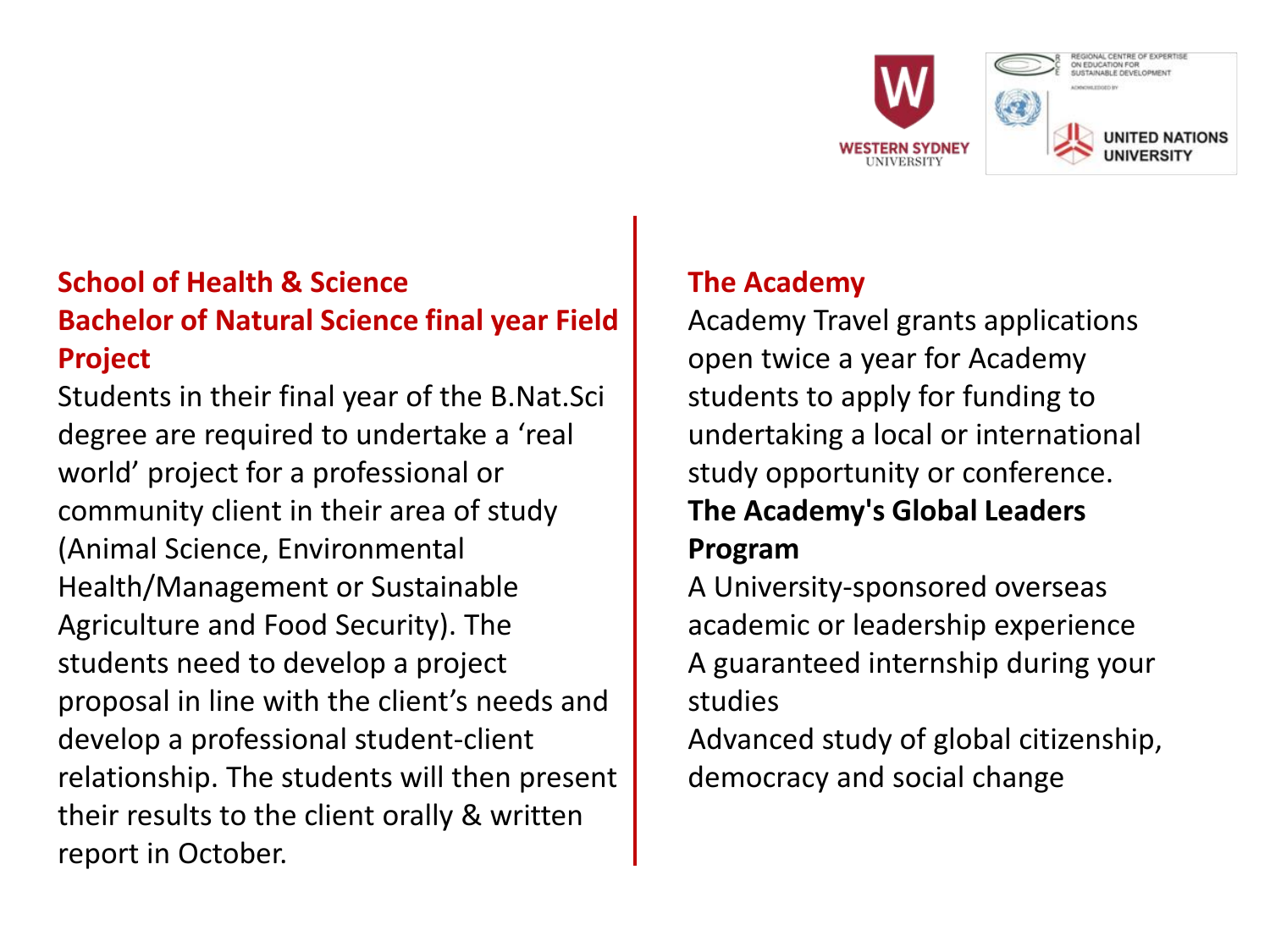

#### **School of Management**

Marketing Toursim & Urban Planning Toursim Management 400 hours of supervised work experience

*Vinnies using marketing students Final year marketing students in Western sydney's university school of Business are compliling marketing plans for vinnies western sydney as part of their capstone marketing unit: Marketing Planning Project.* 

*This allows the students to get practical working experience and industry skills while Vinnies benefits from the marketing plan for thier future marketing strategy produced by young talented up and coming professionals.*

### **Bachelor of Sustainable Agriculture and Food security**

In the final year of study, students will undertake a real-world project for a professional client.

## **Bachelor of Social science (Heritage & tourism)** industry placement

#### **Bachelor of building design management** 1200 hours of industry-related employment prior to graduation.